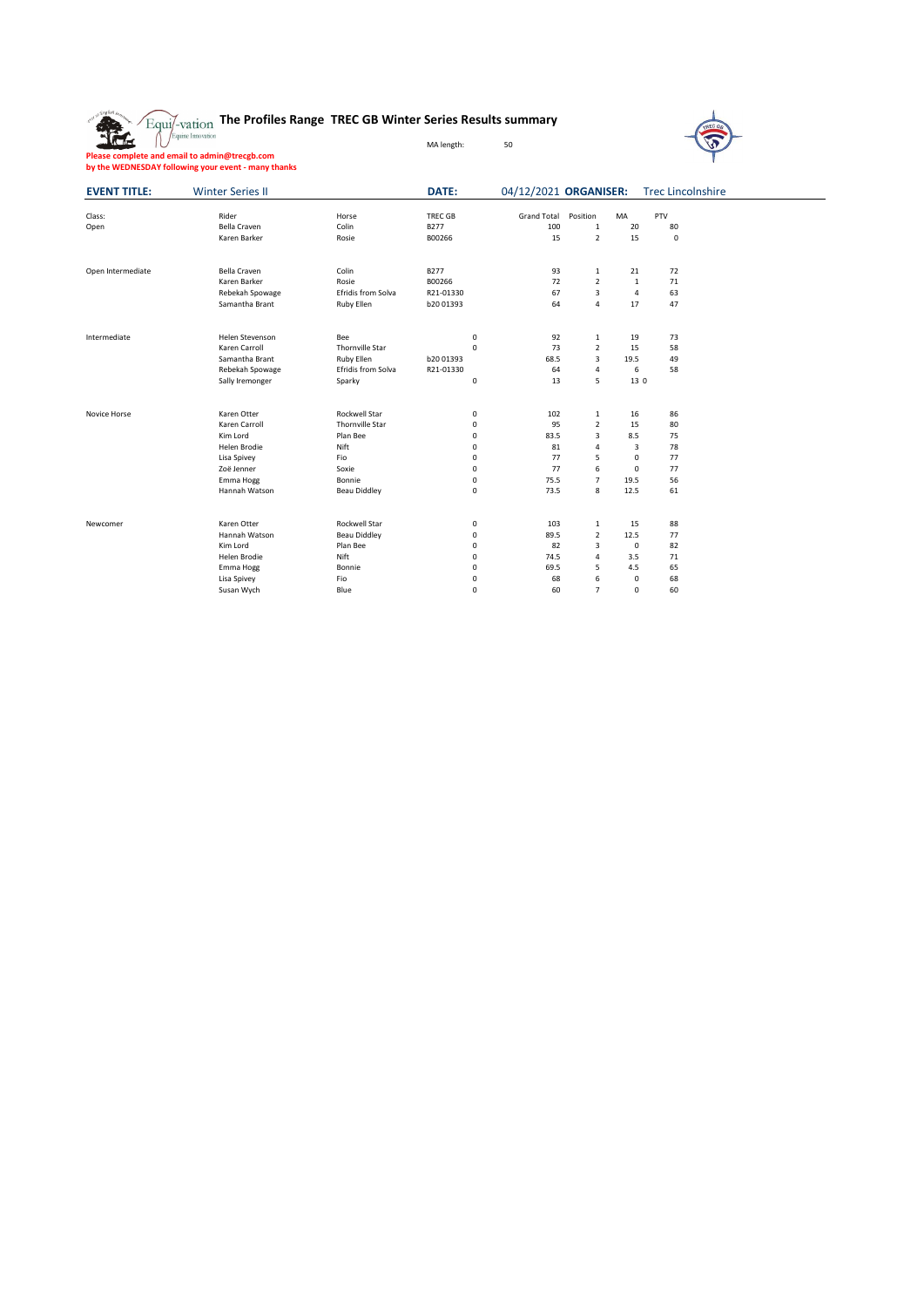|                     | $Equi$ -vation<br>Equine Innovation | The Profiles Range TREC GB Winter Series Class summary      |                |                 |                       |                       |          |                          |                                      |                          |    |                     |        |      |                           |                              |         |
|---------------------|-------------------------------------|-------------------------------------------------------------|----------------|-----------------|-----------------------|-----------------------|----------|--------------------------|--------------------------------------|--------------------------|----|---------------------|--------|------|---------------------------|------------------------------|---------|
| <b>EVENT TITLE:</b> | <b>Winter Series II</b>             |                                                             | <b>DATE:</b>   |                 |                       | 04/12/2021 ORGANISER: |          |                          |                                      | <b>Trec Lincolnshire</b> |    |                     |        |      |                           |                              |         |
| <b>Class:</b>       | <b>Open</b>                         |                                                             |                |                 |                       |                       |          |                          |                                      |                          |    |                     |        |      |                           |                              |         |
| <b>RIDER</b>        | <b>TREC GB NO</b>                   | <sup>L. Le</sup> d Tum Box<br><b>HORSE</b> (very important) | Led Immobility | 3. Mount        | a. Bending<br>S. Jump | 6. Kigure 8           | Corridor | <b>&amp; Road Closed</b> | Deductions for circling<br>9. S Bend |                          |    | PTV<br><b>TOTAL</b> | CANTER | WALF | <b>MA</b><br><b>TOTAL</b> | <b>GRAND</b><br><b>TOTAL</b> | POSITIL |
| <b>Bella Craven</b> | B277                                | Colin                                                       |                |                 |                       |                       |          |                          |                                      |                          |    |                     | 80     |      | 20                        | 100                          |         |
| Karen Barker        | B00266                              | Rosie                                                       | 10             | 10 <sub>l</sub> |                       |                       |          |                          | 9x                                   |                          | 10 |                     |        | 15   | 15 <sup>1</sup>           |                              |         |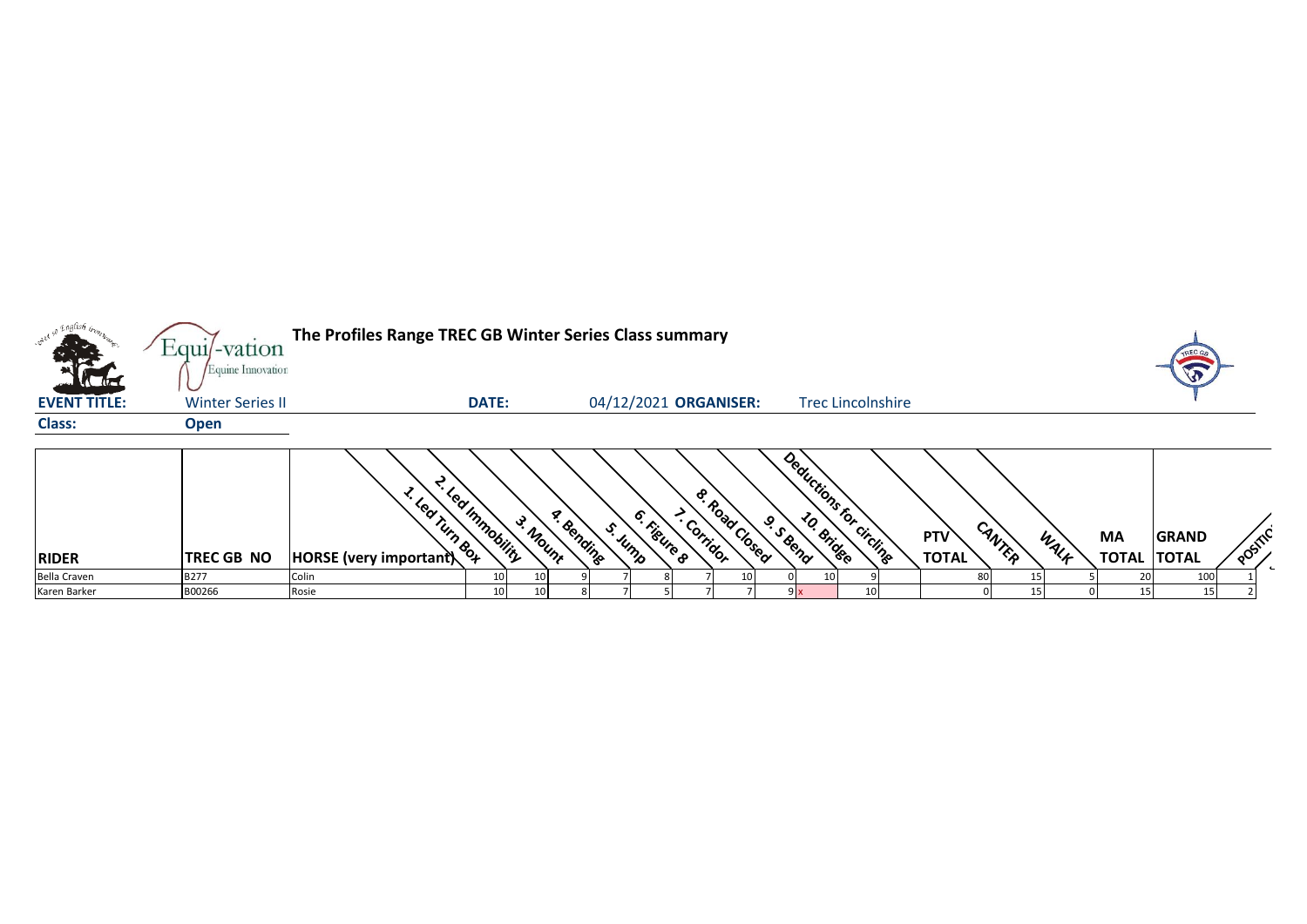| k kal               | Equi/-vation<br>Equine Innovation | The Profiles Range TREC GB Winter Series Class summary                                                                                                                                                                         |                           |                  |           |                                 |                           |                          |                     |        |      |                                 |              |          |
|---------------------|-----------------------------------|--------------------------------------------------------------------------------------------------------------------------------------------------------------------------------------------------------------------------------|---------------------------|------------------|-----------|---------------------------------|---------------------------|--------------------------|---------------------|--------|------|---------------------------------|--------------|----------|
| <b>EVENT TITLE:</b> | <b>Winter Series II</b>           |                                                                                                                                                                                                                                | <b>DATE:</b>              |                  |           | 04/12/2021 ORGANISER:           |                           | <b>Trec Lincolnshire</b> |                     |        |      |                                 |              |          |
| <b>Class:</b>       | <b>Open Intermediate</b>          |                                                                                                                                                                                                                                |                           |                  |           |                                 |                           |                          |                     |        |      |                                 |              |          |
| <b>RIDER</b>        | TREC GB NO                        | Road Control Control Control Control Control Control Control Control Control Control Control Control Control Control Control Control Control Control Control Control Control Control Control Control Control Control Control C | 3. Figure 8<br>T. Bending | <b>A. S.Bend</b> | S. Bridge | - Learnmaning<br>6. lea run sou | & Orside Mount<br>9. Junp | Deductions for circlings | PTV<br><b>TOTAL</b> | CANTER | WALK | <b>MA</b><br><b>TOTAL TOTAL</b> | <b>GRAND</b> | POSITION |
| Bella Craven        | B277                              | Colin                                                                                                                                                                                                                          |                           |                  |           |                                 |                           |                          | 72                  |        |      | 21                              | 93           |          |
| Karen Barker        | B00266                            | Rosie                                                                                                                                                                                                                          |                           |                  |           |                                 | 10                        |                          | 71                  |        |      |                                 | 72           |          |
| Rebekah Spowage     | R21-01330                         | Efridis from Solva                                                                                                                                                                                                             |                           |                  |           |                                 |                           |                          | 63                  |        |      |                                 | 67           |          |
| Samantha Brant      | b20 01393                         | Ruby Ellen                                                                                                                                                                                                                     |                           |                  |           |                                 |                           |                          | 47                  |        |      |                                 | 64           |          |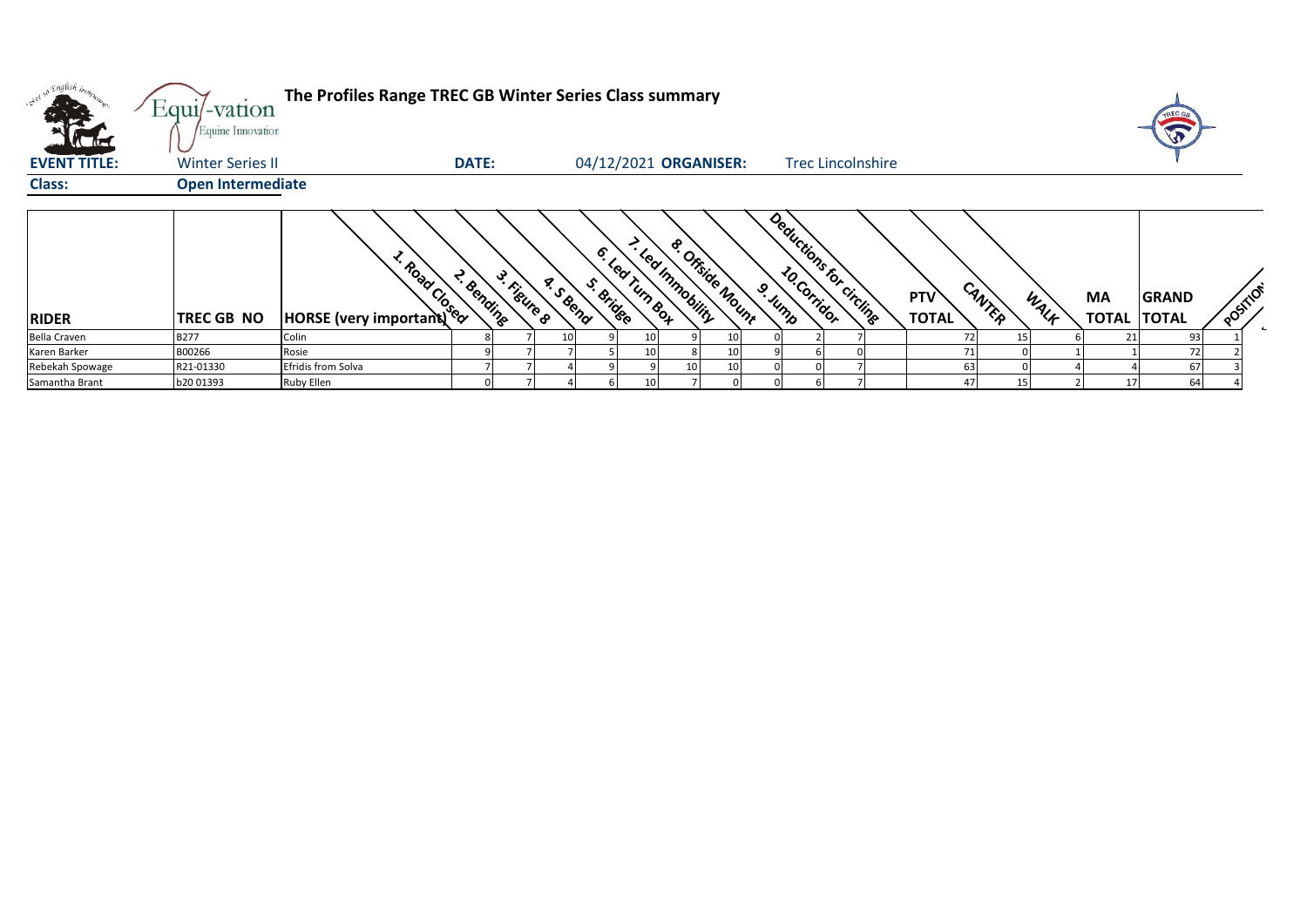| over so English bronz  | Equi/-vation<br>Equine Innovation | The Profiles Range TREC GB Winter Series Class summary |              |          |           |               |                  |                                              |            |                         |                          |                     |        |      |                                 | TREC G<br>W |          |
|------------------------|-----------------------------------|--------------------------------------------------------|--------------|----------|-----------|---------------|------------------|----------------------------------------------|------------|-------------------------|--------------------------|---------------------|--------|------|---------------------------------|-------------|----------|
| <b>EVENT TITLE:</b>    | <b>Winter Series II</b>           |                                                        | <b>DATE:</b> |          |           |               |                  | 04/12/2021 ORGANISER:                        |            |                         | <b>Trec Lincolnshire</b> |                     |        |      |                                 |             |          |
| <b>Class:</b>          | Intermediate                      |                                                        |              |          |           |               |                  |                                              |            |                         |                          |                     |        |      |                                 |             |          |
| <b>RIDER</b>           | <b>TREC GB NO</b>                 | <b>HORSE</b> (very important)                          | 2. Figure 8  | 3. Ditch | a. Bridge | S. Road Cosed | 6. Leaf Corridor | <b>&amp; Nearside Mount</b><br>- Learnmaning | 9. Bending | Deductions for circling |                          | PTV<br><b>TOTAL</b> | CANTER | WALK | <b>MA</b><br><b>TOTAL TOTAL</b> | GRAND       | POSITION |
| <b>Helen Stevenson</b> |                                   | 0 Bee                                                  |              | 10       |           |               |                  |                                              |            |                         | 10                       | 73                  | 11.5   |      |                                 | 92          |          |
| Karen Carroll          |                                   | 0 Thornville Star                                      | 8            | 10       | 10        |               |                  |                                              |            |                         | 10                       | 58                  | 15     |      | 15                              | 73          |          |
| Samantha Brant         | b20 01393                         | Ruby Ellen                                             |              |          |           |               |                  |                                              |            |                         |                          | 49                  |        | 4.5  | 19.5                            | 68.5        |          |
| <b>Rebekah Spowage</b> | R21-01330                         | Efridis from Solva                                     |              |          | 10        |               |                  |                                              |            |                         |                          | 58                  |        |      |                                 | 64          |          |
| Sally Iremonger        |                                   | 0 Sparky                                               |              | 10       | 10        |               |                  |                                              |            |                         | 7 E                      |                     | 9.5    | 3.5  | 13E                             |             |          |
| Zoë Jenner             |                                   | 0 Soxie                                                |              |          | 10        |               |                  |                                              |            |                         | 7 E                      |                     |        |      |                                 | 0E          |          |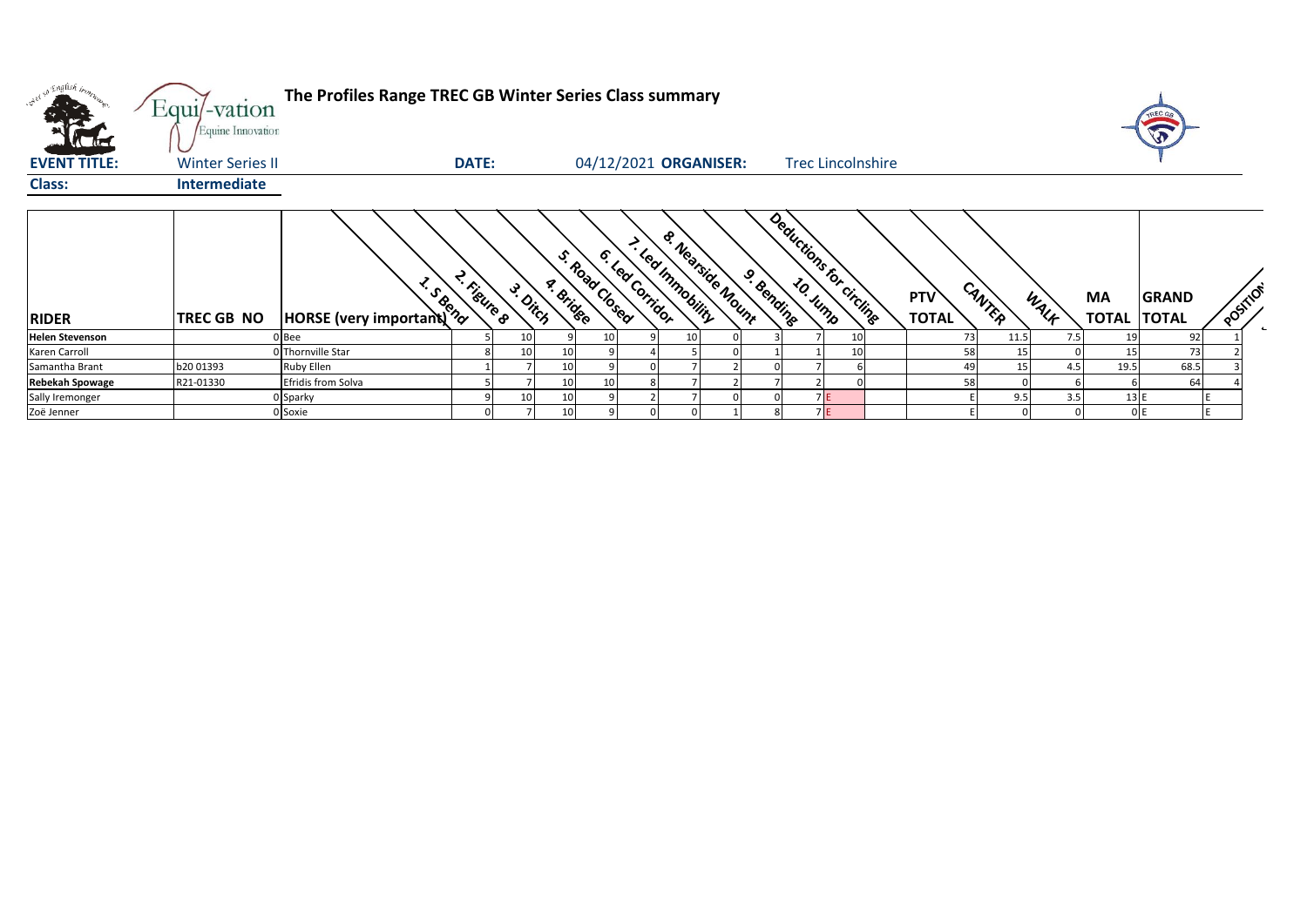| over so English bones. | Equi/-vation<br>Equine Innovation | The Profiles Range TREC GB Winter Series Class summary |       |                                              |    |          |           |                       |                       |             |                       |                          |                            |                 |      |                          | A            |          |              |
|------------------------|-----------------------------------|--------------------------------------------------------|-------|----------------------------------------------|----|----------|-----------|-----------------------|-----------------------|-------------|-----------------------|--------------------------|----------------------------|-----------------|------|--------------------------|--------------|----------|--------------|
| <b>EVENT TITLE:</b>    | <b>Winter Series II</b>           |                                                        | DATE: |                                              |    |          |           | 04/12/2021 ORGANISER: |                       |             |                       | <b>Trec Lincolnshire</b> |                            |                 |      |                          |              |          |              |
| <b>Class:</b>          | <b>Novice Horse</b>               |                                                        |       |                                              |    |          |           |                       |                       |             |                       |                          |                            |                 |      |                          |              |          |              |
| <b>RIDER</b>           | TREC GB NO                        | <b>Process</b><br>HORSE (very important)               |       | <b>A. Led Road Closed</b><br>3. Learning Box |    | S. Mount | 6. Bridge | I. S &end             | <b>&amp; Rigure</b> 8 | 9. Corridor | <b>20. Immobility</b> | Deductions for circulate | <b>PTV</b><br><b>TOTAL</b> | CANTER          | WALK | MA<br><b>TOTAL TOTAL</b> | <b>GRAND</b> | POSITION | $\leftarrow$ |
| <b>Karen Otter</b>     |                                   | 0 Rockwell Star                                        |       | 10                                           |    |          |           | 10                    |                       |             |                       | 10                       | 86                         | 15 <sup>1</sup> |      | 16                       | 102          |          |              |
| Karen Carroll          |                                   | 0 Thornville Star                                      |       |                                              |    |          |           |                       |                       |             |                       | 10                       | 80                         | 15 <sub>l</sub> |      |                          | 95           |          |              |
| <b>Kim Lord</b>        |                                   | 0 Plan Bee                                             |       | 10                                           |    |          |           | 10                    |                       |             |                       |                          | 75                         | 8.5             |      | 8.5                      | 83.5         |          |              |
| Helen Brodie           |                                   | 0 Nift                                                 |       | 10                                           | 10 |          |           | 10                    |                       |             |                       | 10                       | 78                         |                 |      |                          | 81           |          |              |
| <b>Lisa Spivey</b>     |                                   | 0 Fio                                                  |       | 10                                           |    |          |           | 10                    |                       |             |                       | 10                       | 77                         |                 |      |                          | 77           |          |              |
| Zoë Jenner             |                                   | 0 Soxie                                                |       | 10                                           |    |          |           |                       |                       |             |                       | 10                       | 77                         |                 |      |                          | 77           |          |              |
| <b>Emma Hogg</b>       |                                   | 0 Bonnie                                               |       |                                              |    |          |           | 10                    |                       |             | 10                    |                          | 56                         | 15              | 4.5  | 19.5                     | 75.5         |          |              |
| Hannah Watson          |                                   | 0 Beau Diddley                                         | 10    |                                              |    |          |           |                       |                       |             |                       |                          | 61                         | 12.5            |      | 12.5                     | 73.5         |          |              |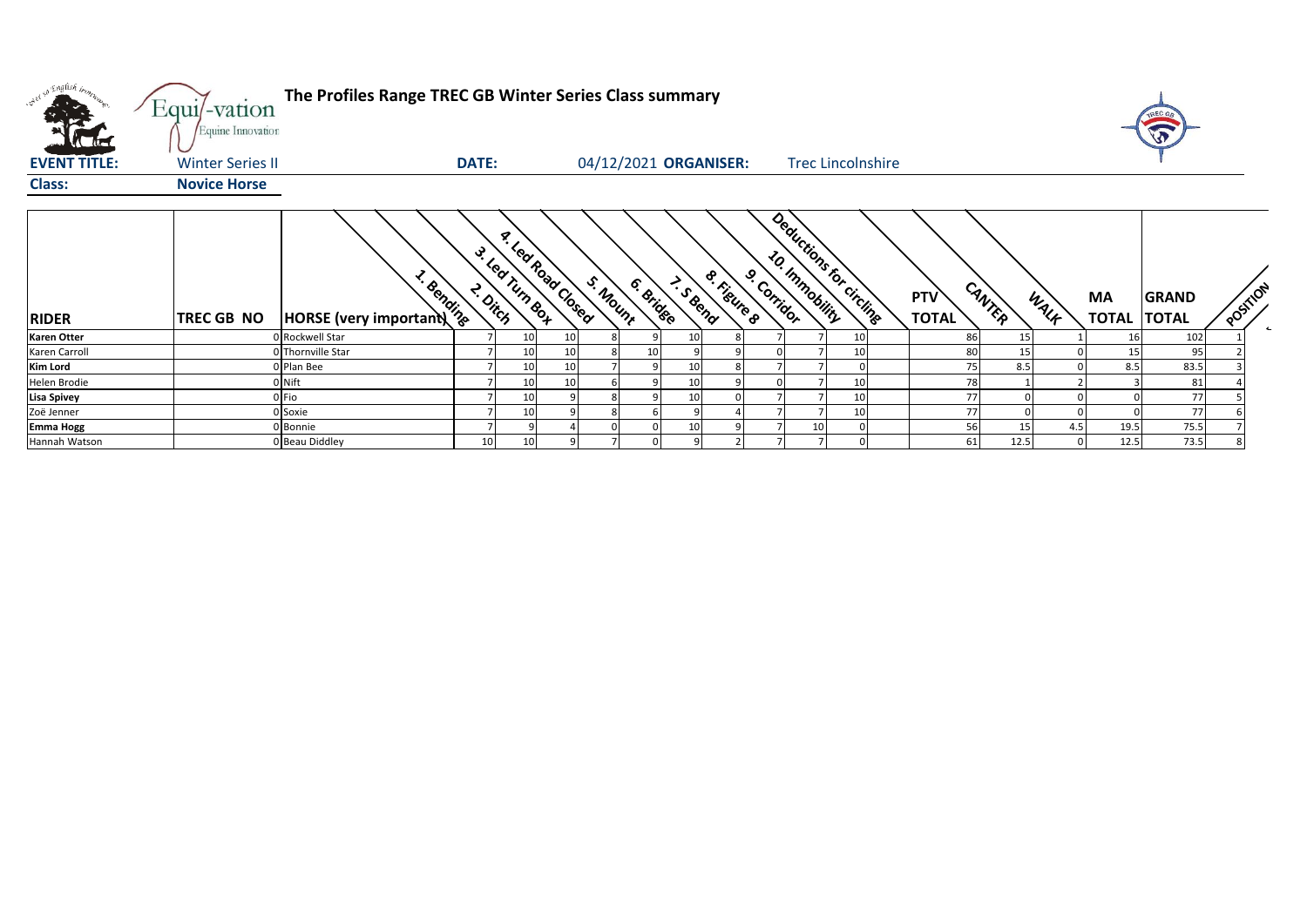| viet so English bronz | $Equi$ -vation<br>Equine Innovation | The Profiles Range TREC GB Winter Series Class summary |                                   |                           |                       |        |          |                          |                            |        |                   |                                    |      |                          |
|-----------------------|-------------------------------------|--------------------------------------------------------|-----------------------------------|---------------------------|-----------------------|--------|----------|--------------------------|----------------------------|--------|-------------------|------------------------------------|------|--------------------------|
| <b>EVENT TITLE:</b>   | <b>Winter Series II</b>             |                                                        | <b>DATE:</b>                      |                           | 04/12/2021 ORGANISER: |        |          | <b>Trec Lincolnshire</b> |                            |        |                   |                                    |      |                          |
| <b>Class:</b>         | <b>Newcomer</b>                     |                                                        |                                   |                           |                       |        |          |                          |                            |        |                   |                                    |      |                          |
| <b>RIDER</b>          | TREC GB NO                          | <b>x</b> Bending<br>HORSE (very important)             | 3. Learnoad Closed<br>2. Figure 8 | a Leating Bot<br>S. Mount | 6. Bridge<br>2- Sbend | & Jump | 9. Ditch | Deductions for circlinge | <b>PTV</b><br><b>TOTAL</b> | CANTER | WALF<br><b>MA</b> | <b>GRAND</b><br><b>TOTAL TOTAL</b> |      | POSITION<br>$\leftarrow$ |
| Karen Otter           |                                     | Rockwell Star                                          |                                   |                           |                       |        |          | 10<br>10                 | 88                         | 15     |                   | 15                                 | 103  |                          |
| Hannah Watson         |                                     | <b>Beau Diddley</b>                                    | 1(                                |                           | 10                    |        |          | 10<br>10                 |                            |        |                   | 12.5                               | 89.5 |                          |
| Kim Lord              |                                     | 0 Plan Bee                                             |                                   |                           |                       |        |          | 10 <sup>1</sup><br>10    | 82                         |        |                   |                                    | 82   |                          |
| Helen Brodie          |                                     | 0 Nift                                                 |                                   |                           | 10                    |        |          | 10 <sup>1</sup><br>10    |                            |        | 3.5               | 3.5                                | 74.5 |                          |
| Emma Hogg             |                                     | Bonnie                                                 |                                   |                           | 10                    |        |          | 10<br>10                 | 65                         |        | 4.5               | 4.5                                | 69.5 |                          |
| Lisa Spivey           |                                     | 0 Fio                                                  |                                   |                           | 10                    |        |          | 10<br>$\overline{0}$     | 68                         |        |                   |                                    | 68   |                          |
| Susan Wych            |                                     | 0 Blue                                                 |                                   |                           | 10                    |        |          | $\Omega$<br>10           | 60                         |        |                   |                                    | 60   |                          |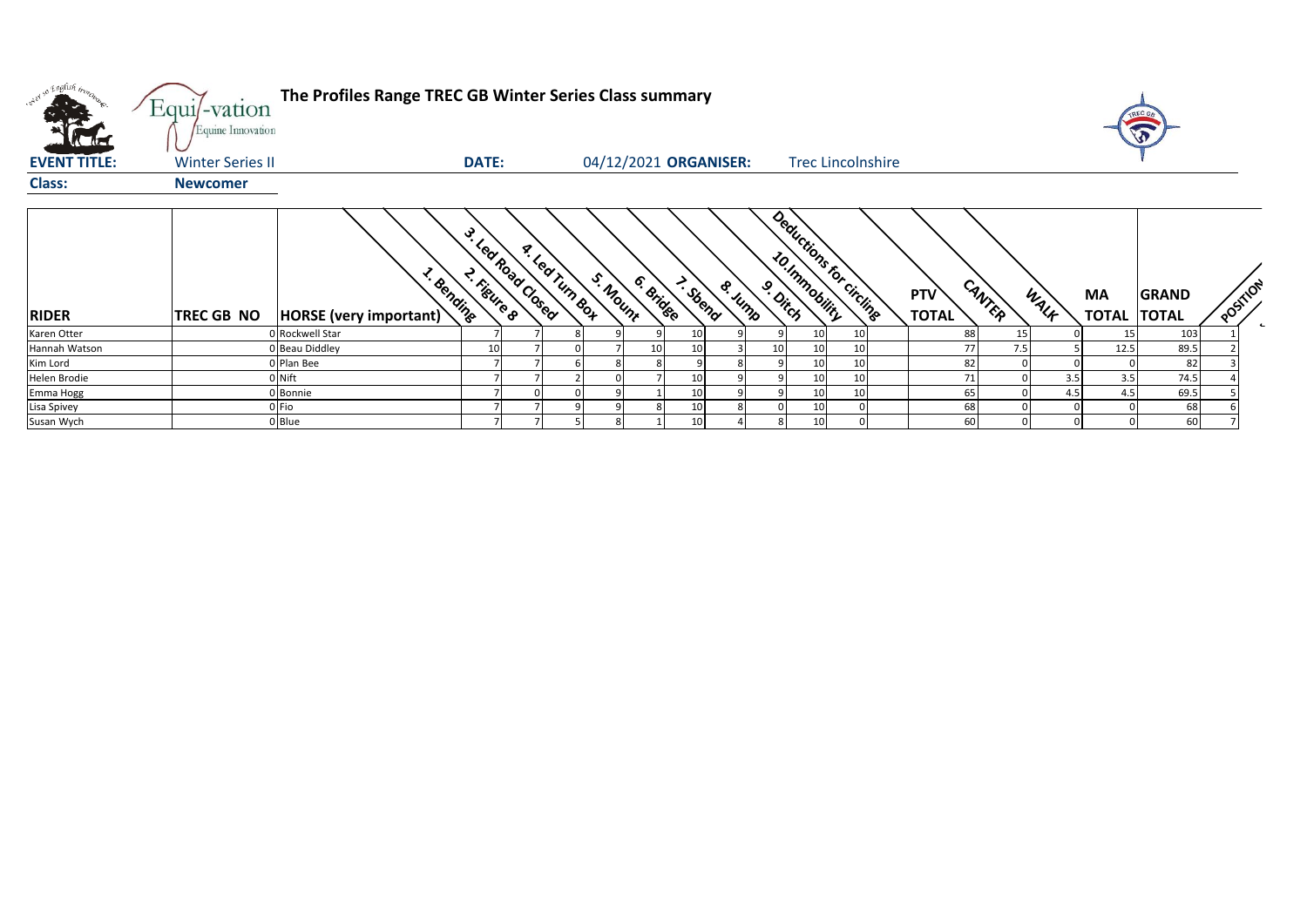| TREC OF             |                         | <b>TREC GB Winter Series Class summary</b>             |                 |          |                       |                |              |               |                                                              |  |                            |        |      |                          |              |          |  |
|---------------------|-------------------------|--------------------------------------------------------|-----------------|----------|-----------------------|----------------|--------------|---------------|--------------------------------------------------------------|--|----------------------------|--------|------|--------------------------|--------------|----------|--|
| <b>EVENT TITLE:</b> | <b>Winter Series II</b> |                                                        | <b>DATE:</b>    |          | 04/12/2021 ORGANISER: |                |              |               | <b>Trec Lincolnshire</b>                                     |  |                            |        |      |                          |              |          |  |
| <b>Class:</b>       | <b>Starters</b>         |                                                        |                 |          |                       |                |              |               |                                                              |  |                            |        |      |                          |              |          |  |
| <b>RIDER</b>        | <b>TREC GB NO</b>       | <sup>L. Bending</sup><br><b>HORSE</b> (very important) | < Figure 8      | 3. Seena | s. Dirch<br>a. Jump   | 6. Road Closed | - Immobility | ୰<br>& Turn & | Deductions for circlings<br>10. Led Corridor<br>- Led Bridge |  | <b>PTV</b><br><b>TOTAL</b> | CANTER | WALK | MA<br><b>TOTAL TOTAL</b> | <b>GRAND</b> | POSITION |  |
| Karen Otter         |                         | 0 Rockwell Star                                        | 10 <sup>1</sup> |          | 10                    | 10             |              |               |                                                              |  | 78                         |        |      |                          | 78           |          |  |
| Susan Wych          |                         | 0 Blue                                                 |                 |          |                       |                |              |               |                                                              |  | 68                         |        |      |                          | 68           |          |  |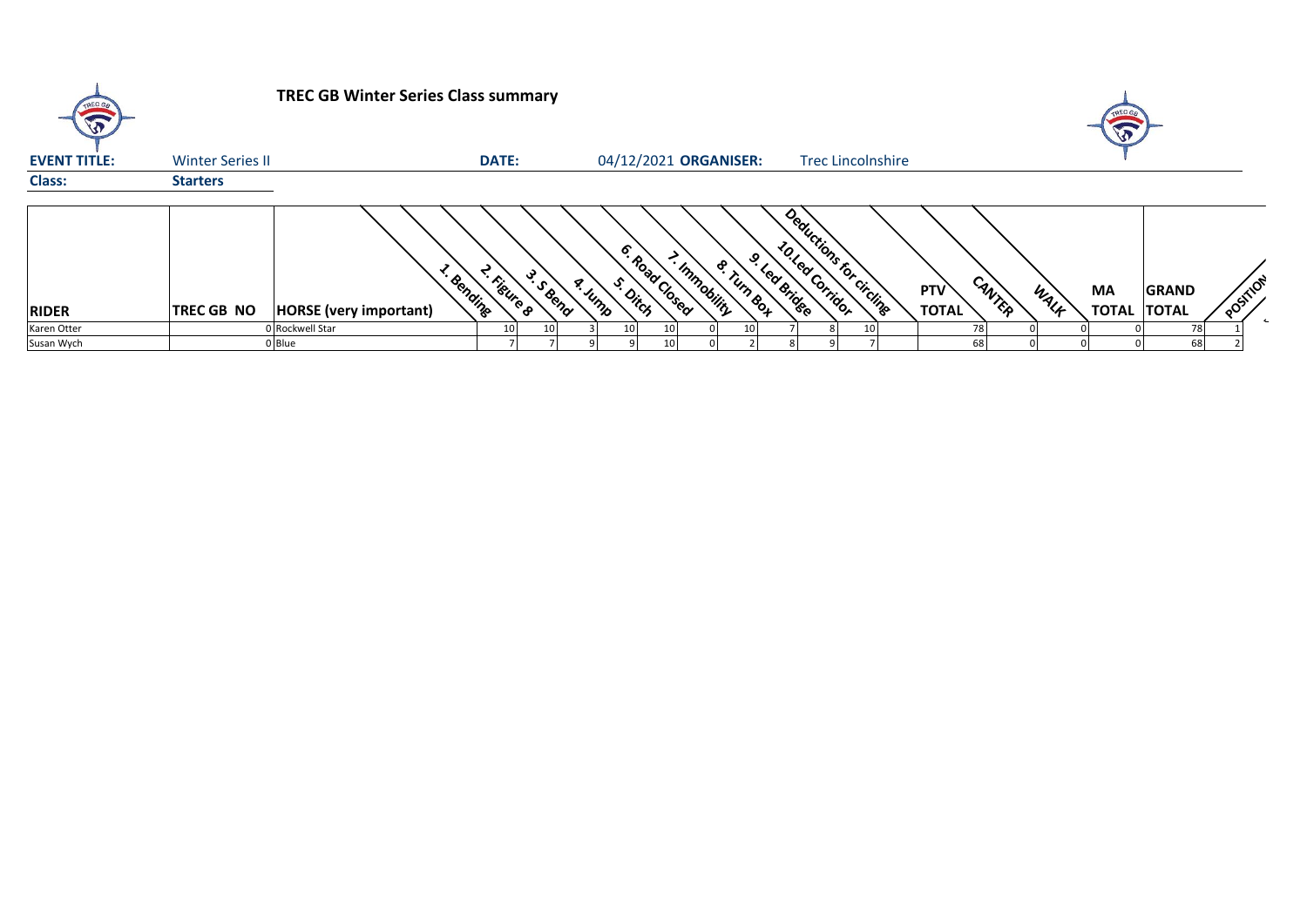| TREC GE<br>$\sqrt{3}$ |                         | <b>TREC GB Winter Series Class summary</b> |                    |               |                 |                       |                 |                |         |               |                 |                          |                            |        |      | $\sqrt{3}$                |                              |          |  |
|-----------------------|-------------------------|--------------------------------------------|--------------------|---------------|-----------------|-----------------------|-----------------|----------------|---------|---------------|-----------------|--------------------------|----------------------------|--------|------|---------------------------|------------------------------|----------|--|
| <b>EVENT TITLE:</b>   | <b>Winter Series II</b> |                                            | <b>DATE:</b>       |               |                 | 04/12/2021 ORGANISER: |                 |                |         |               |                 | <b>Trec Lincolnshire</b> |                            |        |      |                           |                              |          |  |
| <b>Class:</b>         | <b>Pairs</b>            |                                            |                    |               |                 |                       |                 |                |         |               |                 |                          |                            |        |      |                           |                              |          |  |
| <b>RIDER</b>          | <b>TREC GB NO</b>       | s. Bridge<br><b>HORSE</b> (very important) | <b>E. Turn Box</b> | 3. Immobility | a. Ditch        | S. Figure &           | 6. Led S Bend   | - Lea Corrigor | & Mount | 9. Road Cosed | <b>20. Junp</b> | Deductions for critings  | <b>PTV</b><br><b>TOTAL</b> | CANTER | WALK | <b>MA</b><br><b>TOTAL</b> | <b>GRAND</b><br><b>TOTAL</b> | POSITION |  |
| H / Sally             |                         | Bee / Sparky                               |                    |               | 10              |                       | 10              |                |         |               |                 | 10 <sup>1</sup>          | 96                         |        |      |                           | 107                          |          |  |
| Karen B / Bella       |                         | Rosie / Colin                              |                    |               | 10 <sup>1</sup> | 10                    | 10 <sup>1</sup> |                |         |               | 10              |                          | 83                         | 11.5   |      | 11.5                      | 94.5                         |          |  |
| Sam / Karen O         |                         | Ruby / Rocky                               |                    |               | 10 <sup>1</sup> |                       |                 |                | 10      |               |                 | 10 <sup>1</sup>          | 82                         | 10.5   |      | 12                        | 94                           |          |  |
| Karen C / Sue         |                         | Bertie / Blue                              |                    |               |                 | 10                    | 10 <sup>1</sup> |                |         |               |                 | 10 <sup>1</sup>          |                            | 15     |      | 16                        | 86                           |          |  |
| Zoe / H               |                         | Soxie / Bee                                |                    |               | 10              |                       | 10              |                |         |               |                 |                          | 71                         | 6.5    |      | 6.5                       | 77.5                         |          |  |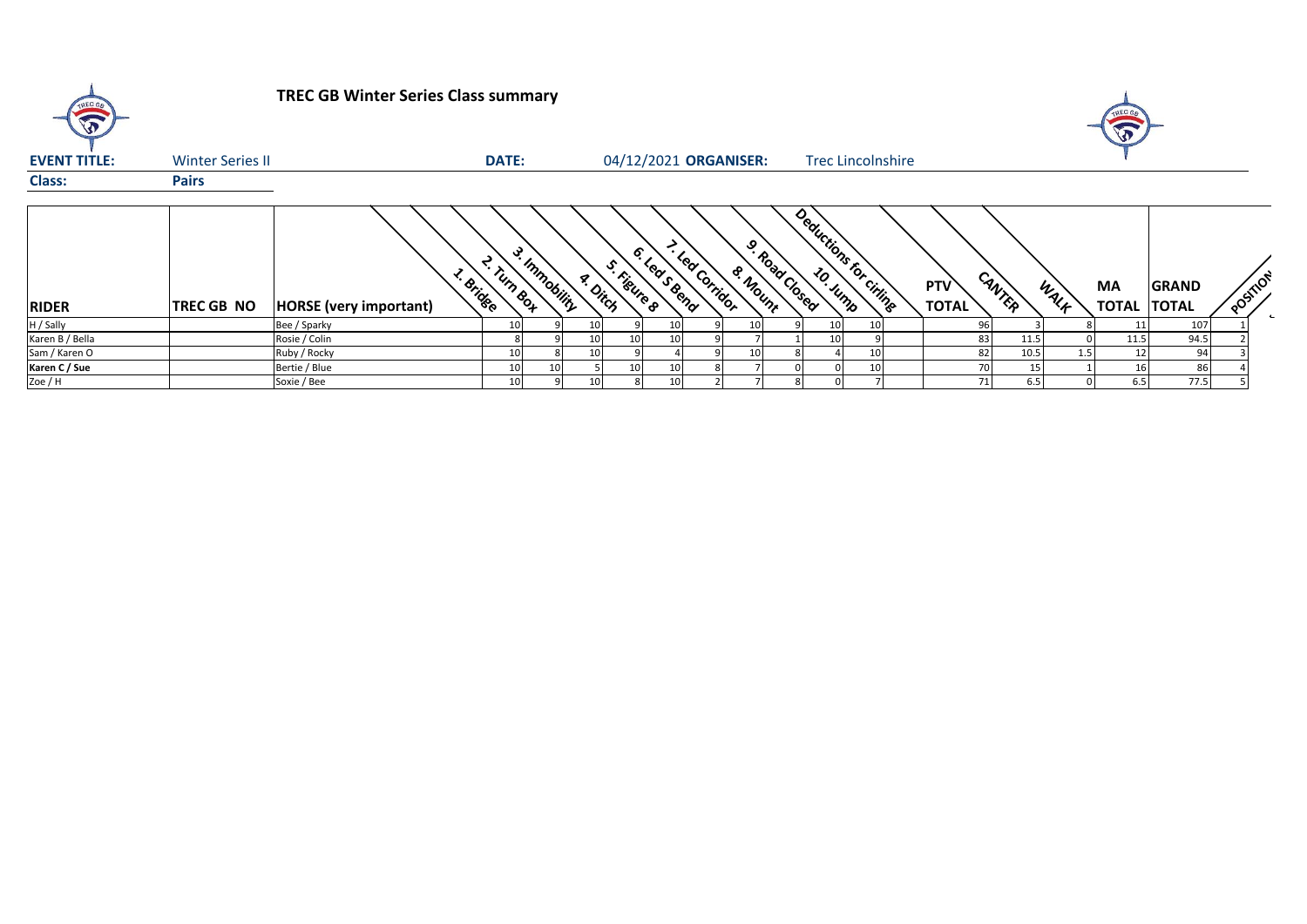## **TREC GB Winter Series Class summary**

## **Please overtype the word obstacle with the obstacle name.**

| <b>EVENT TITLE:</b> | <b>Winter Series II</b> |                                            | DATE:              |            |                 |                 |          | 04/12/2021 ORGANISER: |                 |                 |                       |    | <b>Trec Lincolnshire</b> |                                      |      |                                 |              |         |  |
|---------------------|-------------------------|--------------------------------------------|--------------------|------------|-----------------|-----------------|----------|-----------------------|-----------------|-----------------|-----------------------|----|--------------------------|--------------------------------------|------|---------------------------------|--------------|---------|--|
| <b>Class:</b>       | <b>In Hand</b>          |                                            |                    |            |                 |                 |          |                       |                 |                 |                       |    |                          |                                      |      |                                 |              |         |  |
| <b>RIDER</b>        | <b>TREC GB NO</b>       | · Bending<br><b>HORSE</b> (very important) | <sup>-- Jump</sup> | - Figure 8 | ক<br>" Corrigor | + Road Closed   | - S Beno | · Ditch               | 8. Bridee       | Turn Box        | Deductions to cicling |    |                          | CANTER<br><b>PTV</b><br><b>TOTAL</b> | WALF | <b>MA</b><br><b>TOTAL TOTAL</b> | <b>GRAND</b> | POSTION |  |
| Bella Craven        | <b>B277</b>             | Colin                                      | 10                 |            |                 | 10              |          |                       | 10              |                 |                       | 10 |                          | 89                                   |      |                                 | -89          |         |  |
| Karen Barker        | B00266                  | Rosie                                      |                    |            |                 | 10              |          |                       | 10              | 10              |                       | 10 |                          | 85                                   |      |                                 | 85           |         |  |
| Rebekah Spowage     | R21-01330               | <b>Efridis from Solva</b>                  | 10 <sup>1</sup>    |            |                 | 10 <sup>1</sup> |          |                       | 10 <sup>1</sup> | 10 <sup>1</sup> |                       |    |                          | 81                                   |      |                                 | 81           |         |  |